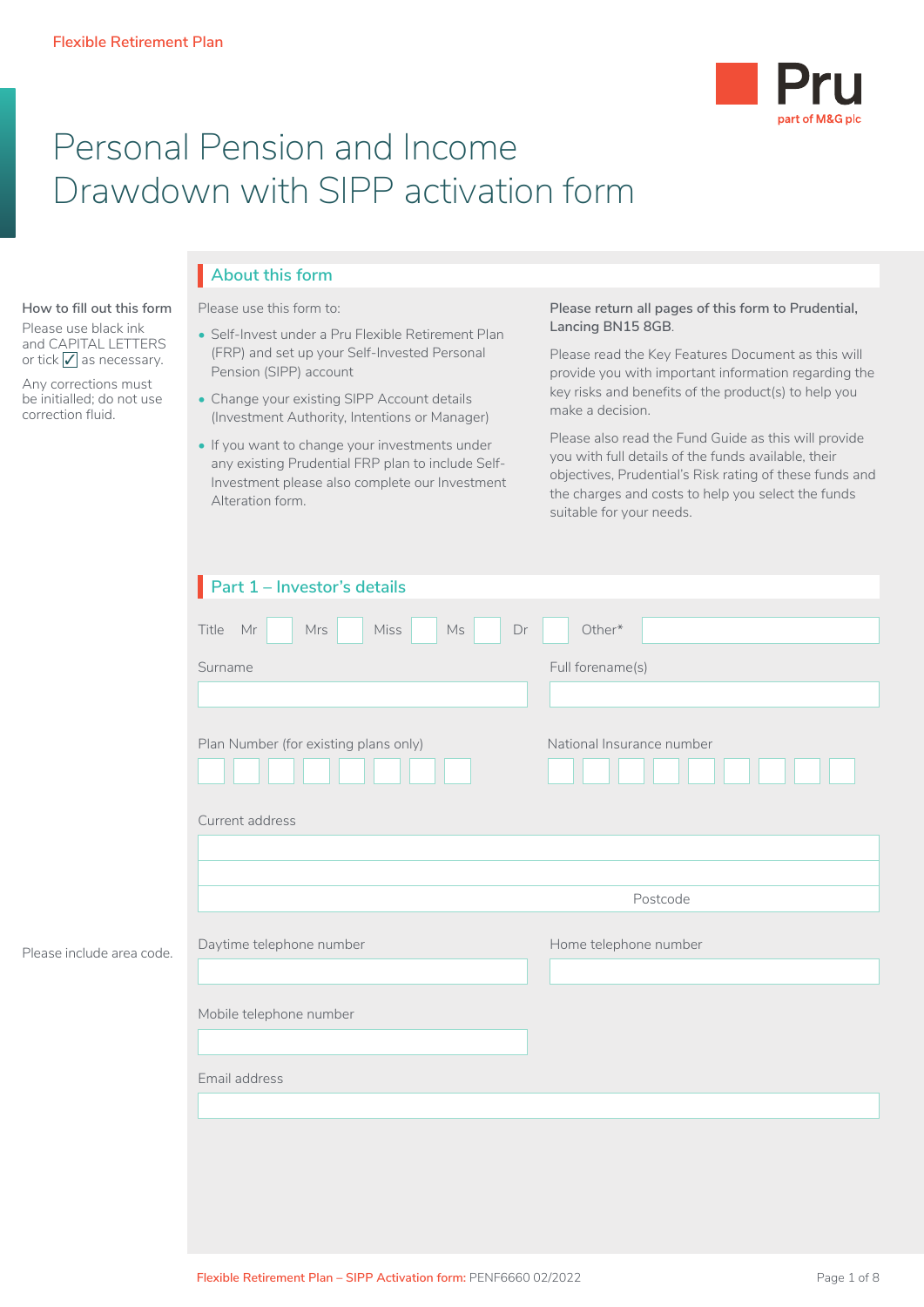|                                                                                                                                             | Part 2 - Adviser details                                                                                                                                                                                         |               |  |  |  |  |
|---------------------------------------------------------------------------------------------------------------------------------------------|------------------------------------------------------------------------------------------------------------------------------------------------------------------------------------------------------------------|---------------|--|--|--|--|
| The arrangements                                                                                                                            | Adviser's full name                                                                                                                                                                                              |               |  |  |  |  |
| in parts 2, 3, 4 and 5<br>replace any previous<br>instructions and will<br>remain in place until<br>you advise us in writing                | Company name                                                                                                                                                                                                     |               |  |  |  |  |
| to the contrary.                                                                                                                            | Address                                                                                                                                                                                                          |               |  |  |  |  |
|                                                                                                                                             |                                                                                                                                                                                                                  |               |  |  |  |  |
|                                                                                                                                             |                                                                                                                                                                                                                  | Postcode      |  |  |  |  |
|                                                                                                                                             | Telephone number                                                                                                                                                                                                 | R. I. number  |  |  |  |  |
| Please include area code.                                                                                                                   |                                                                                                                                                                                                                  |               |  |  |  |  |
|                                                                                                                                             | Email address                                                                                                                                                                                                    | e.g. ABC12345 |  |  |  |  |
|                                                                                                                                             |                                                                                                                                                                                                                  |               |  |  |  |  |
|                                                                                                                                             | Please note, if you intend to invest in unit trusts/OEICs through Cofunds your Adviser will need to be registered<br>with Cofunds. If your Adviser already has a Cofunds agency number, please insert this here. |               |  |  |  |  |
| Prudential is not                                                                                                                           |                                                                                                                                                                                                                  |               |  |  |  |  |
| responsible for the<br>contents or reliability of<br>the linked web sites and<br>does not necessarily                                       | If not, your Adviser should register now on cofunds.co.uk/AboutUs/RegisterIntermediary.aspx. We will be in<br>touch to request the agency code on the establishment of the SIPP.                                 |               |  |  |  |  |
| support the views<br>expressed within them.<br>The listing of these                                                                         | If you intend to invest via Stocktrade and are giving your Adviser authority to trade on the account, please insert<br>your Adviser's existing Stocktrade username for online dealing.                           |               |  |  |  |  |
| web sites should not be<br>considered as approval                                                                                           |                                                                                                                                                                                                                  |               |  |  |  |  |
| of any kind. We cannot<br>quarantee that these links<br>will work all of the time<br>and we have no control<br>over the availability of the | Any adviser charges to be paid from the Self-Invested Fund require your written consent and will be paid on<br>receipt of an invoice from your Adviser(s). We will only pay ad-hoc charges from this fund.       |               |  |  |  |  |
| linked pages.<br>Part 3 - Investment authority                                                                                              |                                                                                                                                                                                                                  |               |  |  |  |  |

We require your authority to accept investment instructions from anyone other than yourself. If you wish to authorise this, please complete the following.

Postcode

Please regard this as my authority for you to act on investment instructions received from:

| The Adviser detailed above | Another party |
|----------------------------|---------------|
|----------------------------|---------------|

You may select one or both of these options.

Address

Telephone number

Email address

Please include area code.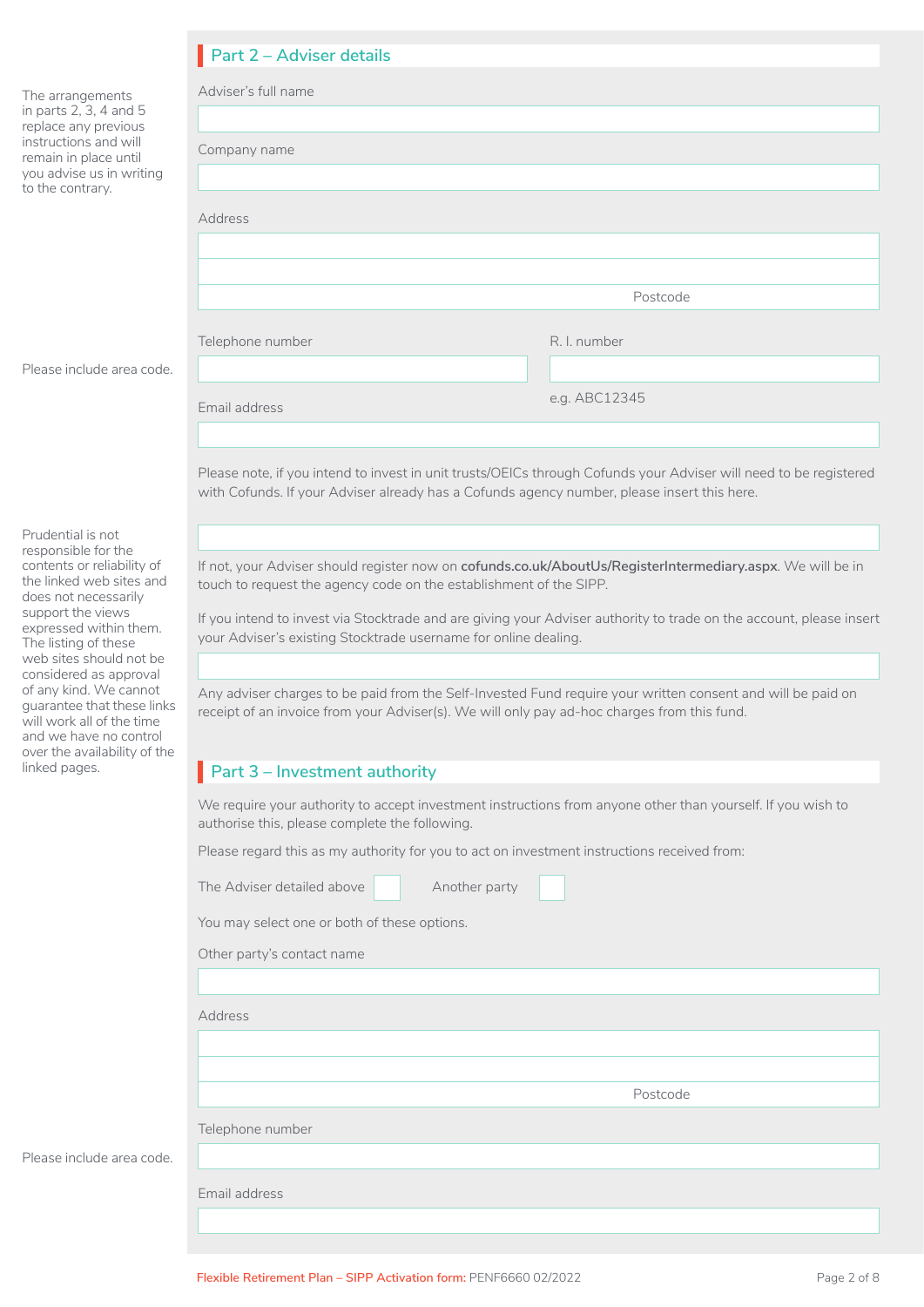| Part 4 - Investment intentions |
|--------------------------------|
|                                |

|                  | To help us establish appropriate arrangements, please indicate your investment intentions:<br>Please note, if you intend to invest in unit trusts/OEICs through Cofunds via either SIPP option, you will be<br>bound by the Cofunds Customer Agreement. A copy of this is available on request. |
|------------------|-------------------------------------------------------------------------------------------------------------------------------------------------------------------------------------------------------------------------------------------------------------------------------------------------|
| i)               | Do you wish to invest in the FundSIPP option (maximum 20 funds)?<br>Yes<br>No                                                                                                                                                                                                                   |
|                  | If yes, please ignore the rest of part 4. Please ensure that you have completed the<br>investment authority on page 3. Uninvested monies will be held on deposit in your<br>SIPP bank account.                                                                                                  |
|                  | If no, please complete the rest of part 4.                                                                                                                                                                                                                                                      |
| $\overline{ii}$  | Do you want Prudential to transact unit trust or other investment applications<br>No<br>Yes<br>or instructions provided by your Adviser?                                                                                                                                                        |
|                  | Please ensure that you have completed the investment authority on page 3.                                                                                                                                                                                                                       |
| $\overline{111}$ | Do you want to invest in unit trusts/OEICs?<br>Yes<br>No                                                                                                                                                                                                                                        |
|                  | iv) Do you wish to appoint Prudential's preferred execution-only broker for share<br>No<br>Yes<br>dealing (Stocktrade)?                                                                                                                                                                         |
|                  | We will open an account and provide you with details when it has been opened.<br>The terms of the facility will be provided on request.                                                                                                                                                         |
|                  | Please give the following information for online dealing.                                                                                                                                                                                                                                       |
|                  | Stocktrade will carry out their own electronic checks to verify your identity and address. We may need to<br>contact you or your Adviser for further information where this is unsuccessful.                                                                                                    |
|                  | I wish to have sole trading on this account.                                                                                                                                                                                                                                                    |
|                  | I permit my Adviser as detailed in Part 2 to trade through this account.                                                                                                                                                                                                                        |
|                  | I wish both my Adviser as detailed in Part 2 and myself to be able to trade through this account.                                                                                                                                                                                               |
|                  | Please give the following information for online trading options:                                                                                                                                                                                                                               |
|                  | I wish to be able to trade through this account.                                                                                                                                                                                                                                                |
|                  | I wish to have 'view only' access.                                                                                                                                                                                                                                                              |
|                  |                                                                                                                                                                                                                                                                                                 |
|                  | Please give the following information if you have selected either of the above options:                                                                                                                                                                                                         |
|                  | Your email address                                                                                                                                                                                                                                                                              |
|                  |                                                                                                                                                                                                                                                                                                 |
|                  | The following information and communications will be available online via the Stocktrade web portal. Please<br>indicate below if you also wish to receive paper copies of any of the following:                                                                                                 |
|                  | Contract notes<br><b>Statements</b><br>Corporate action notifications                                                                                                                                                                                                                           |
|                  | Who should Stocktrade contact with corporate actions?                                                                                                                                                                                                                                           |
|                  | Your Adviser                                                                                                                                                                                                                                                                                    |
|                  | You                                                                                                                                                                                                                                                                                             |
|                  | Do you wish to appoint an Investment Manager or other Broker of your choice?<br>No<br>Yes                                                                                                                                                                                                       |
|                  | Please complete the investment manager details overleaf (this does not apply<br>to Advisers giving investment advice).                                                                                                                                                                          |
|                  | vi) Are you considering the purchase of a commercial property?*<br>No<br>Yes                                                                                                                                                                                                                    |
|                  |                                                                                                                                                                                                                                                                                                 |

\* If Yes, you will need to complete a property form.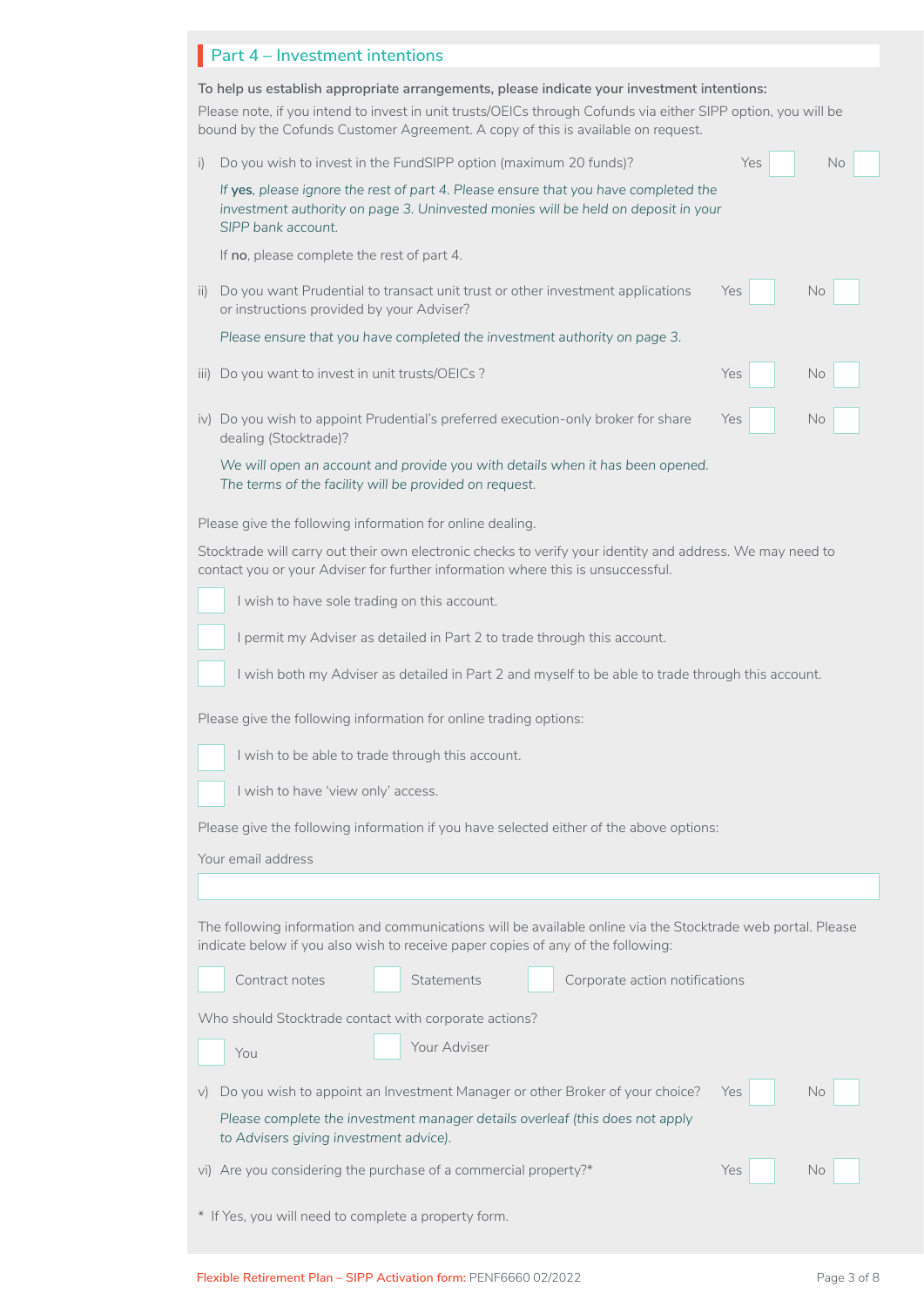| Part 5 - Investment manager                                                                                                   |  |  |  |  |
|-------------------------------------------------------------------------------------------------------------------------------|--|--|--|--|
| You should complete this section if you wish to appoint an Investment Manager/Broker.<br>Name of Investment Manager or Broker |  |  |  |  |
| Discretionary<br>Advisory<br>Execution-only<br>Type of Service                                                                |  |  |  |  |
| Contact name                                                                                                                  |  |  |  |  |
|                                                                                                                               |  |  |  |  |
| Address                                                                                                                       |  |  |  |  |
|                                                                                                                               |  |  |  |  |
|                                                                                                                               |  |  |  |  |
| Postcode                                                                                                                      |  |  |  |  |
| Telephone number                                                                                                              |  |  |  |  |
|                                                                                                                               |  |  |  |  |
| Email address                                                                                                                 |  |  |  |  |
|                                                                                                                               |  |  |  |  |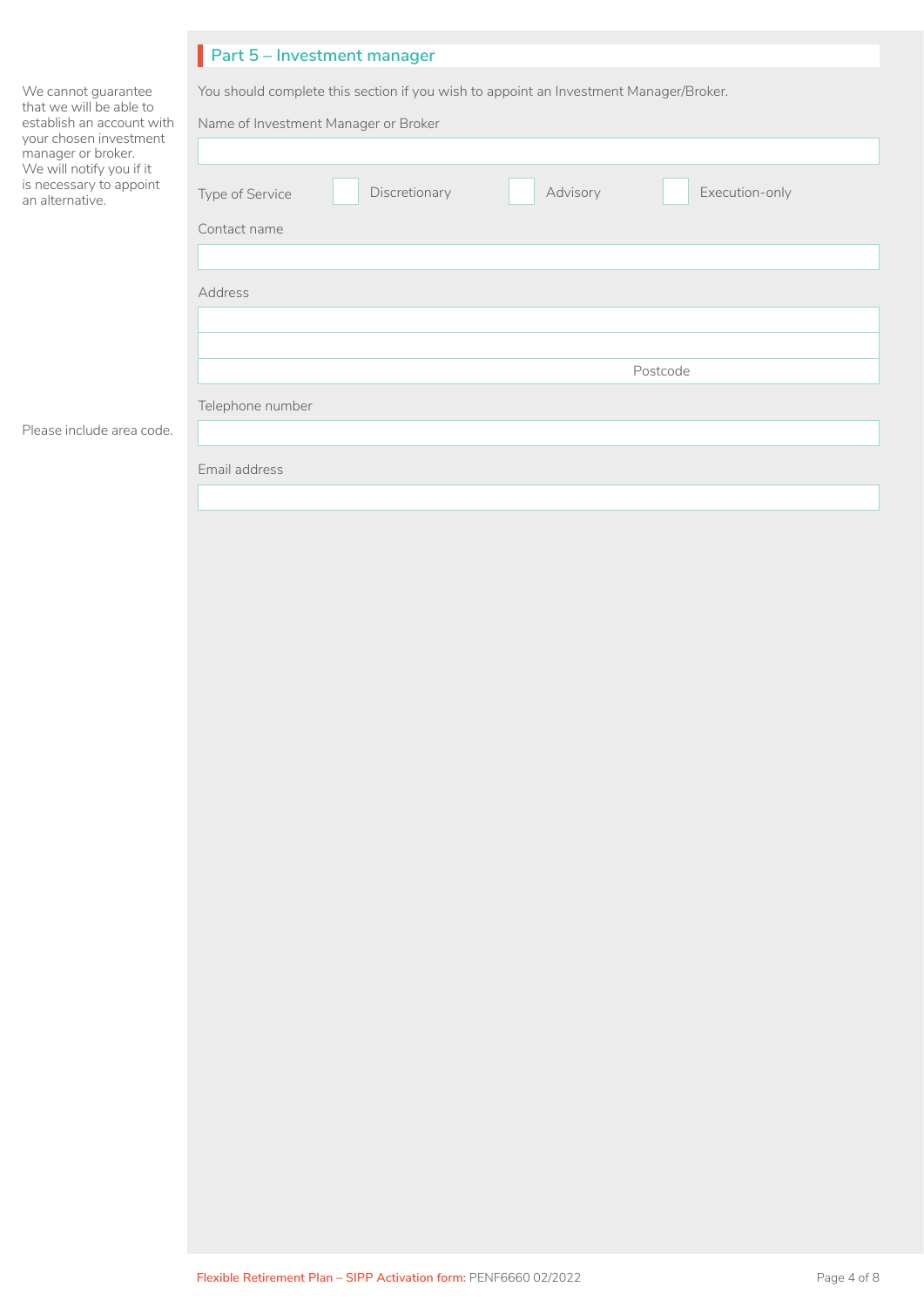### **Part 6 – Declaration by Investor**

**Please read this section carefully before you sign and date this form**.

For your own benefit and protection, you need to read carefully the documentation provided before signing this form. You also need to read carefully any further documentation provided to you in the future by us or by Curtis Banks Group. If there is anything you do not understand, please ask us for further information.

- 1. I consent to Prudential and/or Curtis Banks Group:
	- accepting investment instructions from my Adviser, investment manager or other party detailed in this form or in writing at a later date, until I advise you to the contrary in writing.
	- accepting investment instructions after my death from my potential beneficiaries and/or personal representatives.
	- making investment decisions and/or selling assets without my consent according to the Terms and Conditions of my plan(s).
	- providing the Financial Adviser detailed in this Application form, information on all my Prudential Pension Plans. This authority is valid until it is cancelled, in writing, by me, or by submission of future applications.
- 2. I consent to Prudential and Curtis Banks Group disclosing information regarding my Self-Invested Fund (SIF), including personal data (as defined in the General Data Protection Regulations 2018) and information relevant to my SIF:
	- (a) to any person anywhere in the world in the proper performance of their obligations under my plan Term and Conditions, including any manager, any company within the Curtis Banks Group and any of their agents, delegates, counterparties and Advisers; or
	- (b) to any member of the Curtis Banks Group to whom liabilities under my plan(s) are reinsured in accordance with my plan(s) Terms and Conditions; or
	- (c) as required by law or any competent authority; or
	- (d) to any person Prudential or Curtis Banks Group reasonably believe to be my agent.

Prudential or Curtis Banks Group may disclose such information orally, in writing (including by email) or via our secure internet portal.

- 3. If I have chosen to invest in unit trusts/OEICs through Cofunds via either SIPP option in Part 4, I agree to be bound by the Cofunds Customer Agreement for SIPPs provided by Curtis Banks.
- 4. I understand where I choose to take income under the Pru Flexible Retirement Plan Income Drawdown option that I am responsible for

ensuring there is sufficient cash in addition to the minimum bank account balance to pay the income I require where that income is to be taken, in whole or in part, from the Self-Invested Fund.

5. I authorise Curtis Banks to act upon my instructions regarding the facilitation of adhoc Adviser Charges (the "Adviser Charge" Instruction") specified now or at any time in future. I also understand that Curtis Banks shall not be required to carry out such instructions (including any permitted by my adviser firm) where they conflict with any applicable law or regulation and/ or where they are inconsistent with Curtis Bank's Adviser Charge administration capability.

I understand that where there is a difference between the Adviser Charge Instruction and the Adviser Charges agreed with my adviser firm, Curtis Banks will only facilitate payment in accordance with my Adviser Charge Instruction.

I confirm that the Adviser Charge specified in any Adviser Charge Instruction is inclusive of any VAT at the prevailing rate.

I confirm that I have discussed with my financial adviser the tax implications of having my Adviser Charge deducted from the Plan.

I understand that any Adviser Charge not paid in line with HMRC rules will result in unauthorised payments and tax charges for which I will be liable.

I confirm that my Adviser Charges arise from genuinely commercial remuneration arrangements between myself and my adviser which are appropriate to the advice and service my adviser provides me in relation to my registered pension scheme(s).

If any Adviser Charges are overpaid to my adviser I understand that I must ensure that the overpayment is returned to my pension scheme. In the event that an overpayment is not returned to my pension scheme I understand that I will be liable for any tax consequences that may arise from the breach of any UK tax legislation.

I understand that Adviser Charges deducted from my pension plan(s) will have an impact on the benefits payable from such plan(s).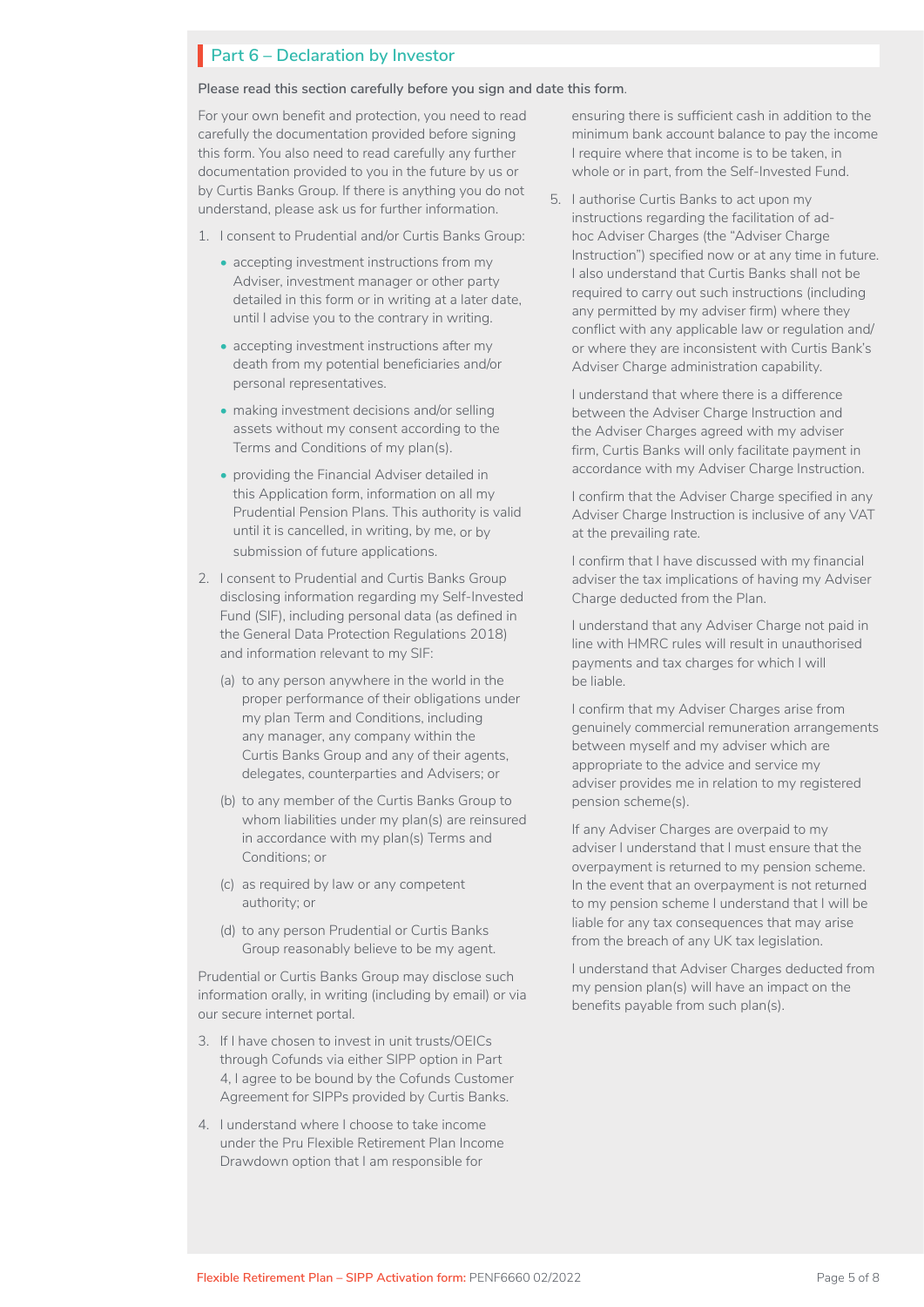# **Part 6 – Declaration by Investor – continued**

#### **How we use your personal information**

We, Prudential UK (part of M&G plc), take the privacy and protection of your personal information seriously.

So we've set out below information about our processing of your personal information, what rights you have, and how you can get in touch if you want to know more.

When we say personal information, we mean information about you, such as your name, date of birth and contact details. We collect personal information from you that is necessary for us to either provide you with the product or service you've requested or to comply with statutory or contractual requirements. Unfortunately if you don't provide all of the information we require this may mean we are unable to provide our products and services to you.

### **Part A – How we use your personal information and why**

We, M&G plc and our Business Partners, will use the personal information you provide to us, together with other information, for the following purposes:

- the administration of our products and services. including to enable us to perform our obligations to you and to provide any relevant services as discussed with you prior to any purchase of a product or service complying with any regulatory or other legal requirements
- carrying out checks using agencies such as credit reference agencies, tracing companies, or publicly available information (See Part B for more)
- the provision of customer services like to reply to a question, or tell you that something's changing
- automated decision-making or profiling (see Part C for more)
- keeping your information on record and carrying out other internal business administration

In addition, we, M&G plc, and our Marketing Partners, will use the personal information you provide to us, together with other information, to send you direct marketing offers by electronic and non-electronic means including by post, as well as sending you introductions to products and services from carefully selected third parties also by post. Please see Part G for further details.

Some of the purposes above are necessary to allow us to perform our contractual obligations to you and to enable us to comply with applicable laws and regulation. We may also rely on legitimate interests or other legal bases in using and sharing your personal information for the purposes described above to improve our products and services. This allows us to explore ways to develop our business and to gain insights into how our products and services are used.

To the extent that we need your consent to use your personal information for the purposes described above, you explicitly provide your consent by signing and returning this form, or as set out in Part G as appropriate.

#### **Who we share your personal information with and why**

We may share your personal information within M&G plc and with our Business Partners, for any of the purposes set out in Part A. If you have a joint policy or investment, the other person may receive your personal information too. If appropriate, we may also pass on your personal information to financial crime prevention agencies, any legal, regulatory or government bodies.

As we, M&G plc, and some of our Business Partners are global companies, we might need to send your personal information to countries that have different data protection laws to the UK or the European Economic Area. These transfers will only be to countries in respect of which the European Commission and, where applicable, the UK Government has issued a data protection 'adequacy' decision, or to other countries, such as India or the United States of America, but only where appropriate safeguards have been put in place first. In more limited circumstances, we may also need to rely on a derogation under applicable privacy laws.

If you want to know more about these safeguards – like our use of the European Commission's or UK's Model Clauses which govern the transfer of information outside of the European Economic Area and UK respectively – further information is available on request.

#### **We keep your personal information for a set amount of time**

Your personal information will be stored either for as long as you (or your joint policyholder) are our customer, or longer if required by law or as is otherwise necessary. It'll always be in line with our data retention policy.

### **Part B – Reference checks**

For certain products, we may use approved credit reference agencies, tracing companies, financial crime prevention agencies, or publicly available information, to help us to check your identity, as well as to prevent fraud and money laundering; this may include checks on your current or previous addresses. Results of these may be recorded for future reference.

These checks may also be carried out for a joint policy holder or person(s) that you provide personal information on. Should we ever lose contact with you, we may use these agencies to verify your address to help us get back in touch.

Any transfer of your personal information will always be done securely.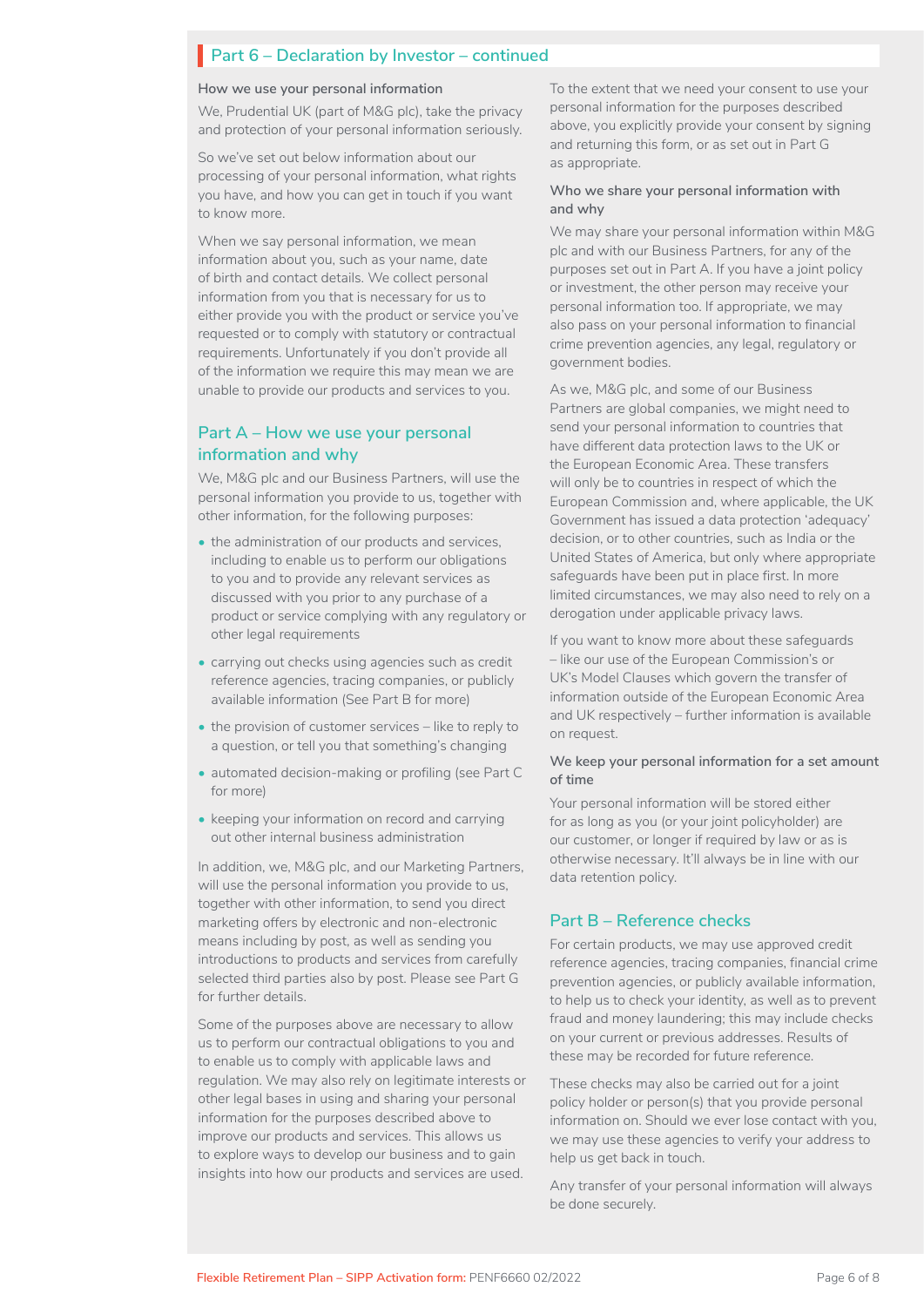# **Part 6 – Declaration by Investor – continued**

### **Part C – We may use your personal information to make automated decisions or profile you**

We, M&G plc, our Business Partners, and our Marketing Partners may use your personal information to make automated decisions affecting you or to conduct other profiling (for example, marketing profiling).

To the extent that we conduct such automated decision making activity, we'll provide you with further information at the appropriate time.

### **Part D – Use of your sensitive personal information**

For certain products or services, we'll need to process your sensitive personal information, such as information relating to health, genetics, biometric identifiers and sexual orientation. To the extent that we need your explicit consent to process this kind of personal information in the manner described in Parts A, B, and C, you explicitly provide your consent by signing and returning this form.

### **Part E – You're in control**

When it comes to how we use your personal information, you've got the right to:

- request a copy of your personal information for free (we may charge you for this if the request is manifestly unfounded or excessive)
- in certain circumstances request that we move your personal information to another organisation if you want us to
- request that we correct anything that's wrong, or complete any incomplete personal information
- ask us to delete your personal information if it is no longer needed for the purposes set out in Part A or if there is no other legal basis for the processing
- limit how we use your personal information or withdraw your consents (including automated decision making) you have given for the processing of your personal information
- object to us using your personal information for direct marketing (including related profiling) or other processing based on legitimate interests
- complain to a data protection authority or another independent regulator about how we're using it.

If you want to do any of these things, or would like an explanation as regards these rights, we've explained how you can get in touch in the Contact Us section.

If you do need to speak to us, it'll be useful to have to hand that the data controller of your personal information is Prudential UK. Prudential UK have also appointed a Data Protection Officer who can be reached at the address shown in the Contact Us section of this document.

We may monitor or record calls or any other communication we have with you. This might be for training, for security, or to help us check for quality.

### **Part F – Acting on someone else's behalf?**

If you give us personal information about another person (or persons), we'll take that to mean they have appointed and authorised you to act on their behalf. This includes providing consent to:

- our processing of their personal information and sensitive personal information (as we've explained in Parts A, B, C, and D above)
- you getting any information protection notices on their behalf.

If for any reason you are concerned as to whether you are permitted to provide us with the other person's information, please contact us on the phone number below before sending us anything.

### **Part G – Direct marketing**

We and M&G plc will still send you information by post about the Prudential UK and M&G plc's products and services and carefully selected third parties.

Additionally, from time to time, Prudential UK and M&G plc would like to contact you by electronic means with details about products, services and any special offers. Please note that any consent you give will not apply to M&G Investments Group and Prudential International Assurance plc as they operate their own customer databases and may contact you separately.

If you consent to us contacting you for this purpose by electronic means, please tick to say how we may contact you (tick as many or as few as you like):



And if you change your mind, and/or you would like to opt-out of receiving non-electronic direct marketing, it's easy to let us know. Just call us on 0800 000 000.

#### Contact us

If you want to exercise your rights in Part E or if you require any other information about any other part of this notice, you can contact us in a number of different ways.

Write to us at: Customer Service Centre Prudential Lancing BN15 8GB

Call us on: **0800 000 000**

Or visit: **pru.co.uk**